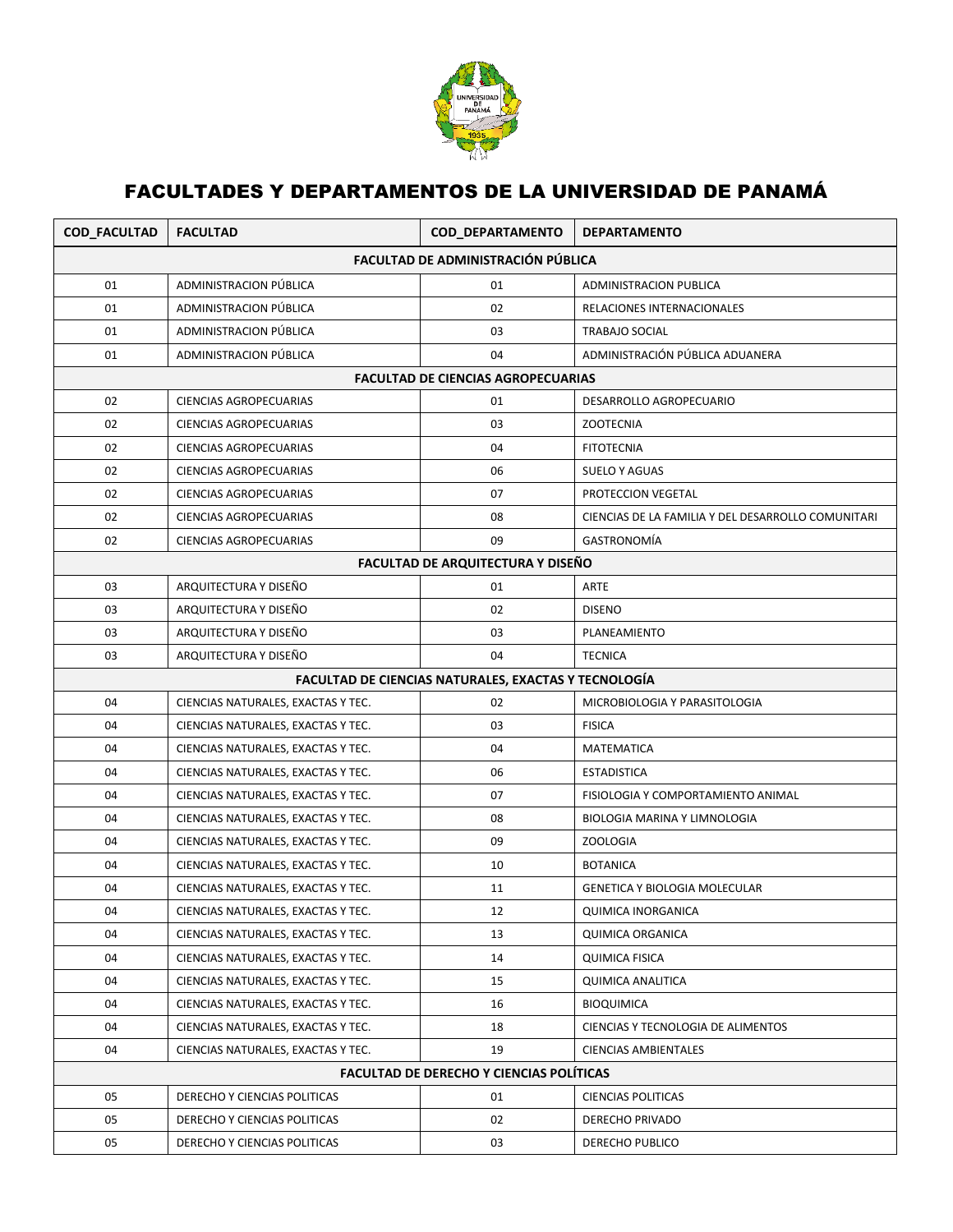| COD_FACULTAD                   | <b>FACULTAD</b>              | COD_DEPARTAMENTO                        | <b>DEPARTAMENTO</b>                             |  |  |
|--------------------------------|------------------------------|-----------------------------------------|-------------------------------------------------|--|--|
| 05                             | DERECHO Y CIENCIAS POLITICAS | 04                                      | CIENCIAS PENALES Y CRIMINOLOGICAS               |  |  |
| 05                             | DERECHO Y CIENCIAS POLITICAS | 05                                      | DERECHO PROCESAL                                |  |  |
| 05                             | DERECHO Y CIENCIAS POLITICAS | 06                                      | DERECHO SOCIAL                                  |  |  |
| 05                             | DERECHO Y CIENCIAS POLITICAS | 07                                      | METODOLOGIA Y CIENCIAS DEL DERECHO              |  |  |
|                                |                              | <b>FACULTAD DE HUMANIDADES</b>          |                                                 |  |  |
| 06                             | HUMANIDADES.                 | 02                                      | <b>EDUCACION FISICA</b>                         |  |  |
| 06                             | HUMANIDADES.                 | 03                                      | <b>ESPANOL</b>                                  |  |  |
| 06                             | HUMANIDADES.                 | 04                                      | FILOSOFÍA                                       |  |  |
| 06                             | HUMANIDADES.                 | 05                                      | SOCIOLOGIA                                      |  |  |
| 06                             | HUMANIDADES.                 | 06                                      | <b>HISTORIA</b>                                 |  |  |
| 06                             | HUMANIDADES.                 | 07                                      | <b>GEOGRAFIA</b>                                |  |  |
| 06                             | HUMANIDADES.                 | 08                                      | <b>INGLES</b>                                   |  |  |
| 06                             | HUMANIDADES.                 | 09                                      | <b>FRANCES</b>                                  |  |  |
| 06                             | HUMANIDADES.                 | 11                                      | <b>ESTUDIOS GENERALES</b>                       |  |  |
| 06                             | HUMANIDADES.                 | 12                                      | ARCHIVOLOGÍA                                    |  |  |
| 06                             | HUMANIDADES.                 | 13                                      | <b>BIBLIOTECOLOGÍA</b>                          |  |  |
|                                |                              | <b>FACULTAD DE MEDICINA VETERINARIA</b> |                                                 |  |  |
| 07                             | MEDICINA VETERINARIA         | 01                                      | ENFERMEDADES TRANSMISIBLES Y SALUD PUBLICA      |  |  |
| 07                             | MEDICINA VETERINARIA         | 04                                      | <b>CLINICAS Y CIRUGIAS</b>                      |  |  |
| 07                             | MEDICINA VETERINARIA         | 07                                      | PRODUCCIÓN Y BIENESTAR ANIMAL                   |  |  |
| 07                             | MEDICINA VETERINARIA         | 08                                      | MORFOLOGÍA Y PATOLOGÍA VETERINARIA              |  |  |
|                                |                              | <b>FACULTAD DE MEDICINA</b>             |                                                 |  |  |
| 08                             | MEDICINA.                    | 01                                      | <b>MEDICINA</b>                                 |  |  |
| 08                             | MEDICINA.                    | 02                                      | <b>GINECOLOGIA Y OBSTETRICIA</b>                |  |  |
| 08                             | MEDICINA.                    | 03                                      | <b>BIOQUIMICA Y NUTRICION</b>                   |  |  |
| 08                             | MEDICINA.                    | 04                                      | FARMACOLOGIA                                    |  |  |
| 08                             | MEDICINA.                    | 05                                      | <b>FISIOLOGIA HUMANA</b>                        |  |  |
| 08                             | MEDICINA.                    | 06                                      | <b>CIRUGIA</b>                                  |  |  |
| 08                             | MEDICINA.                    | 07                                      | PEDIATRIA                                       |  |  |
| 08                             | MEDICINA.                    | 08                                      | MEDICINA FAMILIAR Y COMUNITARIA                 |  |  |
| 08                             | MEDICINA.                    | 10                                      | ANATOMIA Y EMBRIOLOGIA                          |  |  |
| 08                             | MEDICINA.                    | 11                                      | CIENCIAS DE LABORATORIO CLINICO                 |  |  |
| 08                             | MEDICINA.                    | 12                                      | PATOLOGIA HUMANA                                |  |  |
| 08                             | MEDICINA.                    | 13                                      | <b>HISTOLOGIA</b>                               |  |  |
| 08                             | MEDICINA.                    | 14                                      | MICROBIOLOGIA HUMANA                            |  |  |
| 08                             | MEDICINA.                    | 15                                      | MEDICINA PREVENTIVA Y SOCIAL                    |  |  |
| 08                             | MEDICINA.                    | 16                                      | DIETETICA Y NUTRICION APLICADA                  |  |  |
| <b>FACULTAD DE ODONTOLOGÍA</b> |                              |                                         |                                                 |  |  |
| 09                             | ODONTOLOGIA.                 | 01                                      | CLINICA INTEGRADA                               |  |  |
| 09                             | ODONTOLOGIA.                 | 02                                      | <b>CIENCIAS QUIRURGICAS</b>                     |  |  |
| 09                             | ODONTOLOGIA.                 | 03                                      | <b>ESTOMATOLOGIA</b>                            |  |  |
| 09                             | ODONTOLOGIA.                 | 04                                      | ODONTOLOGIA INTEGRAL DEL NINO Y DEL ADOLESCENTE |  |  |
| 09                             | ODONTOLOGIA.                 | 05                                      | ODONTOLOGIA SOCIAL                              |  |  |
| 09                             | ODONTOLOGIA.                 | 06                                      | ODONTOLOGIA RESTAURADORA                        |  |  |
| <b>FACULTAD DE ECONOMÍA</b>    |                              |                                         |                                                 |  |  |
| 10                             | ECONOMIA.                    | 01                                      | TEORIA Y DESARROLLO ECONOMICO                   |  |  |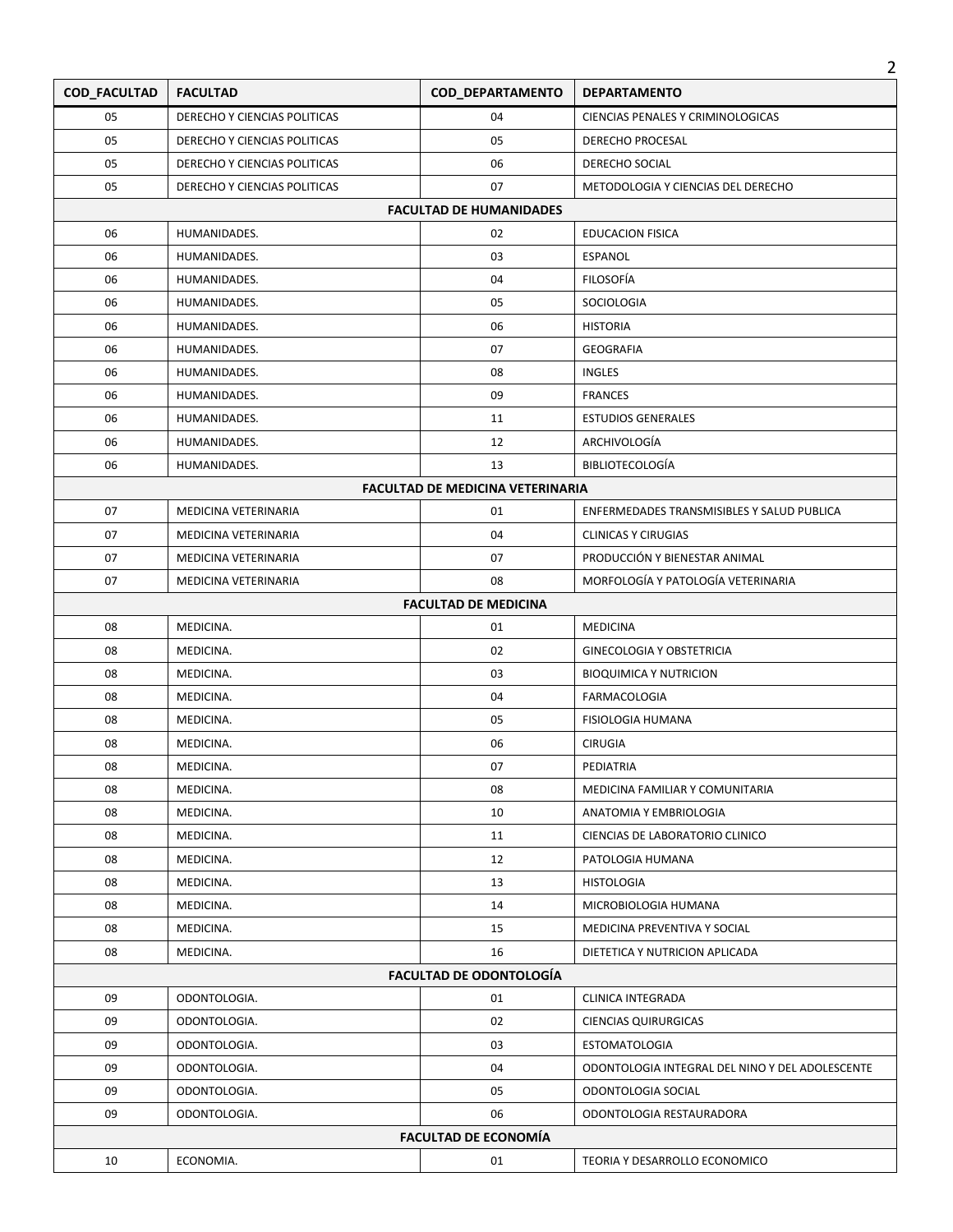| 3                   |                                    |                                                       |                                                   |  |
|---------------------|------------------------------------|-------------------------------------------------------|---------------------------------------------------|--|
| <b>COD_FACULTAD</b> | <b>FACULTAD</b>                    | COD_DEPARTAMENTO                                      | <b>DEPARTAMENTO</b>                               |  |
| 10                  | ECONOMIA.                          | 02                                                    | ANALISIS Y ECONOMIA APLICADA                      |  |
| 10                  | ECONOMIA.                          | 03                                                    | ESTADISTICA ECONOMICA Y SOCIAL                    |  |
|                     |                                    | FACULTAD DE ADMINISTRACIÓN DE EMPRESAS Y CONTABILIDAD |                                                   |  |
| 11                  | ADMON. DE EMPRESAS Y CONTABILIDAD  | 01                                                    | MERCADEO                                          |  |
| 11                  | ADMON. DE EMPRESAS Y CONTABILIDAD  | 02                                                    | FINANZAS, BANCA, SEGUROS Y NEGOCIOS               |  |
| 11                  | ADMON. DE EMPRESAS Y CONTABILIDAD  | 03                                                    | CONTABILIDAD FINANCIERA                           |  |
| 11                  | ADMON. DE EMPRESAS Y CONTABILIDAD  | 06                                                    | DESARROLLO DE LA EMPRESA                          |  |
| 11                  | ADMON. DE EMPRESAS Y CONTABILIDAD  | 07                                                    | LA EMPRESA Y SU ORGANIZACION                      |  |
| 11                  | ADMON. DE EMPRESAS Y CONTABILIDAD  | 12                                                    | CONTABILIADAD ADMINISTRATIVA                      |  |
| 11                  | ADMON. DE EMPRESAS Y CONTABILIDAD  | 13                                                    | <b>CONTABILIDADES ESPECIALES</b>                  |  |
| 11                  | ADMON. DE EMPRESAS Y CONTABILIDAD  | 15                                                    | ADMINISTRACION DE EMPRESAS TURISTICAS             |  |
| 11                  | ADMON. DE EMPRESAS Y CONTABILIDAD  | 18                                                    | <b>RECURSOS HUMANOS</b>                           |  |
| 11                  | ADMON. DE EMPRESAS Y CONTABILIDAD  | 20                                                    | <b>GERENCIA SECRETARIAL Y DE OFICINA BILINGÜE</b> |  |
| 11                  | ADMON. DE EMPRESAS Y CONTABILIDAD  | 21                                                    | CONTROL CONTABLE Y AUDITORÍA                      |  |
| 11                  | ADMON. DE EMPRESAS Y CONTABILIDAD  | 22                                                    | SISTEMA DE INFORMACIÓN CONTABLE ADMINISTRATIVA    |  |
| 11                  | ADMON. DE EMPRESAS Y CONTABILIDAD  | 23                                                    | ADMINISTRACIÓN DE EMPRESAS MARÍTIMAS              |  |
|                     |                                    | FACULTAD DE COMUNICACIÓN SOCIAL                       |                                                   |  |
| 12                  | COMUNICACIÓN SOCIAL                | 05                                                    | PROMOCIÓN, MEDIOS Y TECNOLOGÍA                    |  |
| 12                  | COMUNICACIÓN SOCIAL                | 06                                                    | COMUNICACIÓN Y SOCIEDAD DE LA INFORMACIÓN         |  |
| 12                  | COMUNICACIÓN SOCIAL                | 07                                                    | COMUNICACIÓN ORGANIZACIONAL                       |  |
|                     |                                    | FACULTAD DE CIENCIAS DE LA EDUCACIÓN                  |                                                   |  |
| 13                  | CIENCIAS DE LA EDUCACION           | 01                                                    | DIDACTICA Y TECNOLOGIA EDUCATIVA                  |  |
| 13                  | CIENCIAS DE LA EDUCACION           | 02                                                    | DESARROLLO EDUCATIVO                              |  |
| 13                  | CIENCIAS DE LA EDUCACION           | 03                                                    | PSICOPEDAGOGIA                                    |  |
| 13                  | CIENCIAS DE LA EDUCACION           | 04                                                    | EVALUACION E INVESTIGACION EDUCATIVA              |  |
| 13                  | CIENCIAS DE LA EDUCACION           | 05                                                    | <b>CURRICULO</b>                                  |  |
| 13                  | CIENCIAS DE LA EDUCACION           | 07                                                    | ORIENTACION EDUCATIVA Y PROFESIONAL               |  |
| 13                  | CIENCIAS DE LA EDUCACION           | 08                                                    | ADMINISTRACIÓN Y SUPERVISIÓN EDUCATIVA            |  |
|                     |                                    | <b>FACULTAD DE FARMACIA</b>                           |                                                   |  |
| 14                  | <b>FARMACIA</b>                    | 01                                                    | <b>FARMACIA CLINICA</b>                           |  |
| 14                  | <b>FARMACIA</b>                    | 02                                                    | QUIMICA MEDICINAL Y FARMACOGNOSIA                 |  |
| 14                  | <b>FARMACIA</b>                    | 03                                                    | CIENCIA Y TECNOLOGIA FARMACEUTICA                 |  |
|                     |                                    | <b>ICASE</b>                                          |                                                   |  |
| 15                  | I.C.A.S.E.                         | 02                                                    | UNIDAD DE ADMINISTRACIÓN DE LA EDUCACIÓN          |  |
| 15                  | I.C.A.S.E.                         | 03                                                    | UNIDAD DE INVESTIGACIÓN Y TECNOLOGÍA              |  |
| 15                  | I.C.A.S.E.                         | 04                                                    | UNIDAD DE EVALUACIÓN Y ORIENTACIÓN                |  |
| 15                  | I.C.A.S.E.                         | 05                                                    | UNIDAD DE CURRÍCULUM Y APRENDIZAJE                |  |
|                     |                                    | VICERRECTORÍA DE INVESTIGACIÓN Y POSTGRADO            |                                                   |  |
| 16                  | VICEREC. INVESTIGACION Y POSTGRADO | 01                                                    | <b>ENTOMOLOGIA</b>                                |  |
|                     |                                    | <b>FACULTAD DE ENFERMERÍA</b>                         |                                                   |  |
| 17                  | <b>ENFERMERIA</b>                  | 02                                                    | SALUD DE ADULTOS                                  |  |
| 17                  | <b>ENFERMERIA</b>                  | 04                                                    | ENFERMERIA MATERNO INFANTIL                       |  |
| 17                  | ENFERMERIA                         | 06                                                    | SALUD MENTAL                                      |  |
| 17                  | ENFERMERIA                         | 07                                                    | GESTIÓN DE LOS SERVICIOS DE ENFERMERÍA Y SALUD    |  |
| 17                  | ENFERMERIA                         | 08                                                    | ENFERMERÍA EN SALUD PÚBLICA                       |  |
|                     |                                    |                                                       |                                                   |  |